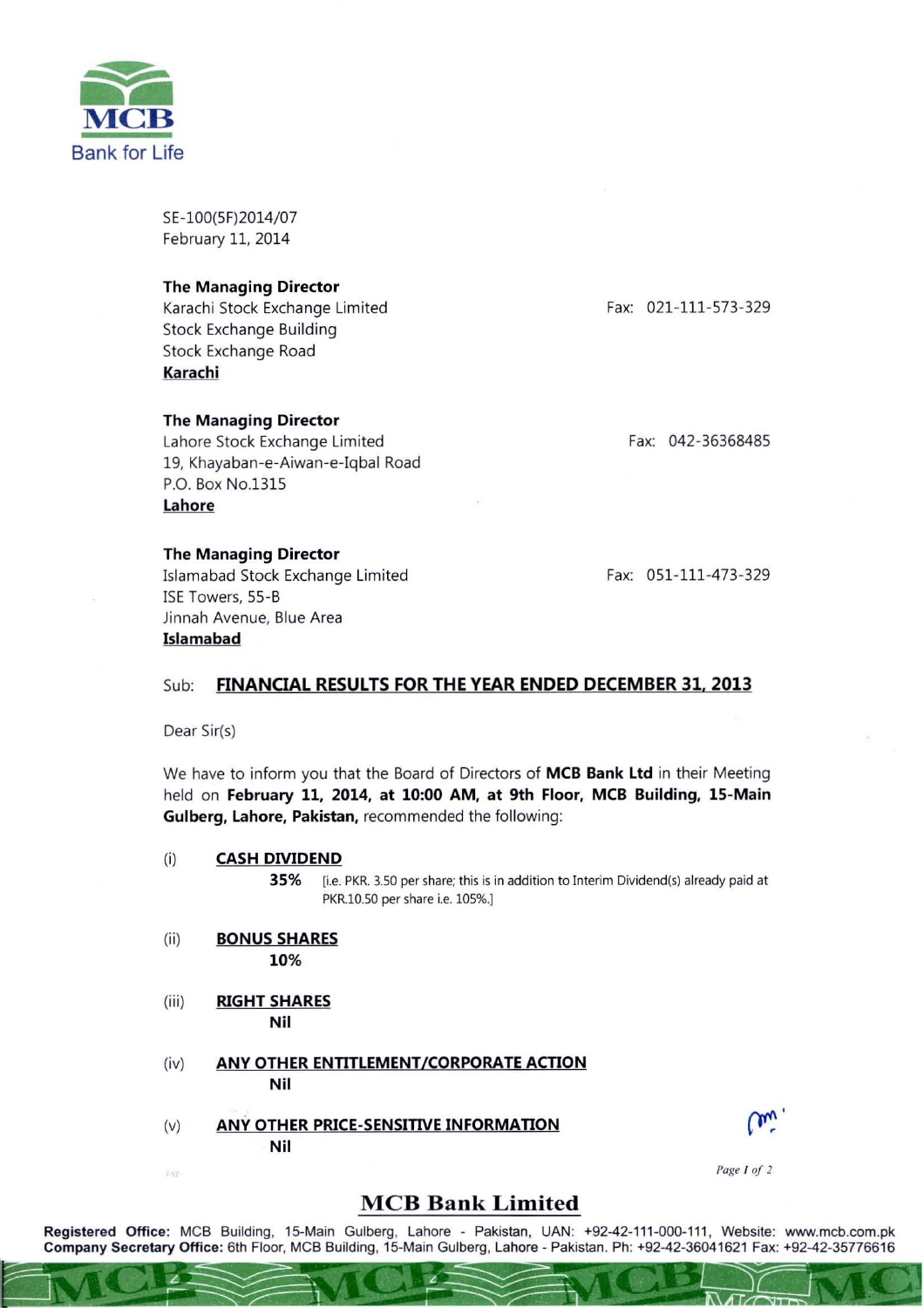

The Financial Results approved by the Board of Directors of MCB Bank, are attached as Annexure-A.

The Annual General Meeting of the Bank will be held on March 27, 2014, at 11:00 AM, at Pearl Continental Hotel, Shahrah-e-Quaid-e-Azam, Lahore, Pakistan.

The abovementioned entitlement will be paid to the shareholders whose names will appear in the Register of Members on March 17, 2014

The Share Transfer Books of the Bank will be closed from March 18, 2014 to March 27, 2014 (both days inclusive). Transfers received at M/s THK Associates (Pvt.) Ltd, Ground Floor, State Life Building-3, Dr. Ziauddin Ahmed Road, Karachi, at the close of business on March 17, 2014, will be treated in time for the purpose of above entitlement to the transferees.

We will be sending you 200 copies of printed accounts for distribution amongst the members of the Exchange 21 days before the date of AGM.

Yours truly

mudassor. 2agui,

Syed Mudassar Hussain Naqvi Company Secretary & Group Head Legal Affairs

Encl: As above

Cc: London Stock Exchange

*Page 2 0f 2* 

# **MCB Bank Limited**

Registered Office: MCB Building, 15-Main Gulberg, Lahore - Pakistan, UAN: +92-42-111-000-111 , Website: www.mcb.com.pk Company Secretary Office: 6th Floor, MCB Building, 15-Main Gulberg, Lahore - Pakistan. Ph: +92-42-36041621 Fax: +92-42-35776616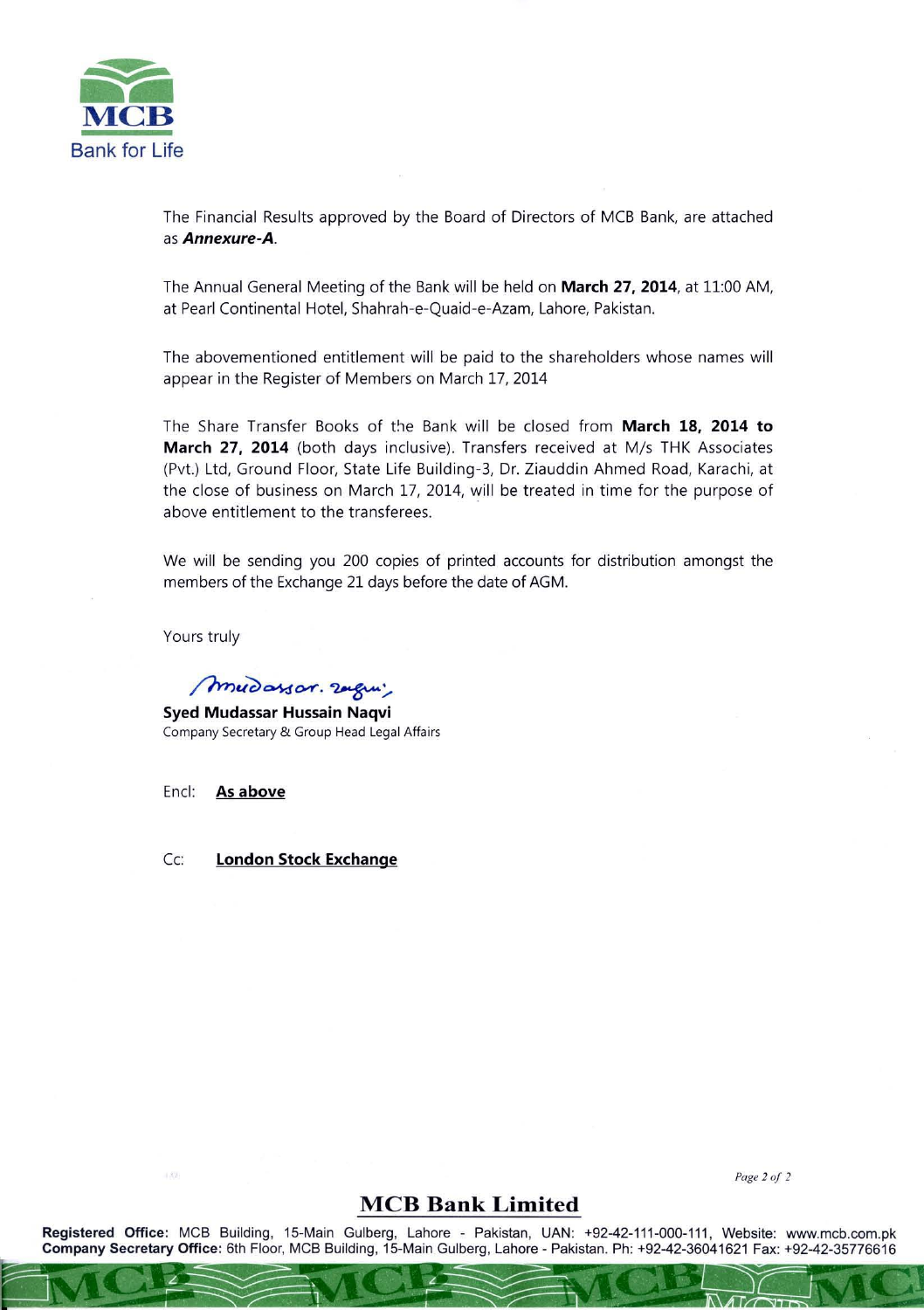## **MCB Bank Limited** Unconsolidated Condensed Interim Profit and Loss Account (Audited) **Results for the year ended December 31 . 2013**

|                                                                                                       |                                             | <b>Annexure A</b>        |
|-------------------------------------------------------------------------------------------------------|---------------------------------------------|--------------------------|
|                                                                                                       | 2013                                        | 2012                     |
|                                                                                                       |                                             | Restated                 |
|                                                                                                       | ------------- (Rupees in '000) ------------ |                          |
|                                                                                                       |                                             |                          |
| Mark-up / return / interest earned<br>Mark-up / return / interest expensed                            | 65,064,123<br>27, 195, 894                  | 68,356,191<br>27,500,019 |
| Net mark-up / interest income                                                                         | 37,868,229                                  | 40,856,172               |
|                                                                                                       |                                             |                          |
| Provision / (reversal) for diminution in the value of investments - net                               | (6, 834)                                    | (3,044)                  |
| Provision / (reversal) against loans and advances - net                                               | (2,828,783)                                 | 480,903<br>206           |
| Bad debts written off directly                                                                        | (2,835,617)                                 | 478,065                  |
| Net mark-up / interest income after provisions                                                        | 40,703,846                                  | 40,378,107               |
| Non mark-up / interest income                                                                         |                                             |                          |
| Fee, commission and brokerage income                                                                  | 6,741,404                                   | 5,934,472                |
| Dividend income                                                                                       | 932,717                                     | 1,197,615                |
| Income from dealing in foreign currencies                                                             | 916,572                                     | 822,856                  |
| Gain / (loss) on sale of securities - net                                                             | 2,130,341                                   | 824,539                  |
| Unrealized gain / (loss) on revaluation of investments classified as held for trading<br>Other income | 449,604                                     | 373,849                  |
| Total non mark-up / interest income                                                                   | 11,170,638                                  | 9,153,331                |
|                                                                                                       | 51,874,484                                  | 49,531,438               |
| Non-mark-up / interest expenses                                                                       |                                             |                          |
| Administrative expenses                                                                               | 18,709,969                                  | 17,476,862               |
| Other provisions / (reversals)                                                                        | (52, 285)                                   | (187, 305)               |
| Other charges                                                                                         | 928,595                                     | 599,974<br>17,889,531    |
| Total non mark-up / interest expenses                                                                 | 19,586,279<br>32,288,205                    | 31,641,907               |
| Extraordinary / unusual item                                                                          |                                             |                          |
| <b>Profit before taxation</b>                                                                         | 32,288,205                                  | 31,641,907               |
| Taxation - current period                                                                             | 15,170,974                                  | 9,600,760                |
| - prior years                                                                                         |                                             | 116,725                  |
| - deferred                                                                                            | (4, 378, 107)                               | 1,251,420                |
|                                                                                                       | 10,792,867                                  | 10,968,905               |
| <b>Profit after taxation</b>                                                                          | 21,495,338                                  | 20,673,002               |
| Retained earnings brought forward - restated                                                          | 35,424,921                                  | 28,723,928               |
| Remeasurement of defined benefit plans - net of tax                                                   | 49,373                                      | 629,820                  |
| Transfer from surplus on revaluation of fixed assets - net of tax                                     | 35,788                                      | 35,789                   |
|                                                                                                       | 35,510,082<br>57,005,420                    | 29,389,537<br>50,062,539 |
|                                                                                                       |                                             |                          |
| <b>APPROPRIATIONS:</b>                                                                                |                                             |                          |
| Transfer to:                                                                                          | 2,149,534                                   | 2,094,070                |
| Statutory reserve<br>Issue of bonus shares - December 31, 2012 @ 10 % (December 2011: 10%)            | 919,860                                     | 836,236                  |
| Final Cash Dividend December 2012 @ Rs 3.0 per share - (December 2011: Rs. 3)                         | 2,759,581                                   | 2,508,709                |
| Interim Cash Dividend March 2013 @ Rs 3.5 per share - (March 2012: Rs. 3)                             | 3,541,471                                   | 2,759,581                |
| Interim Cash Dividend June 2013 @ Rs 3.5 per share - (June 2012: Rs. 4)                               | 3,541,470                                   | 3,679,441                |
| Interim Cash Dividend Sep 2013 @ Rs 3.5 per share - (Sep 2012: Rs. 3)                                 | 3,541,461                                   | 2,759,581                |
|                                                                                                       | 16,453,377                                  | 14,637,618               |
| Retained earnings carried forward                                                                     | 40,552,043                                  | 35,424,921               |
| Earnings per share - basic and diluted - Rupees                                                       | 21.24                                       | 20.43                    |
|                                                                                                       |                                             |                          |